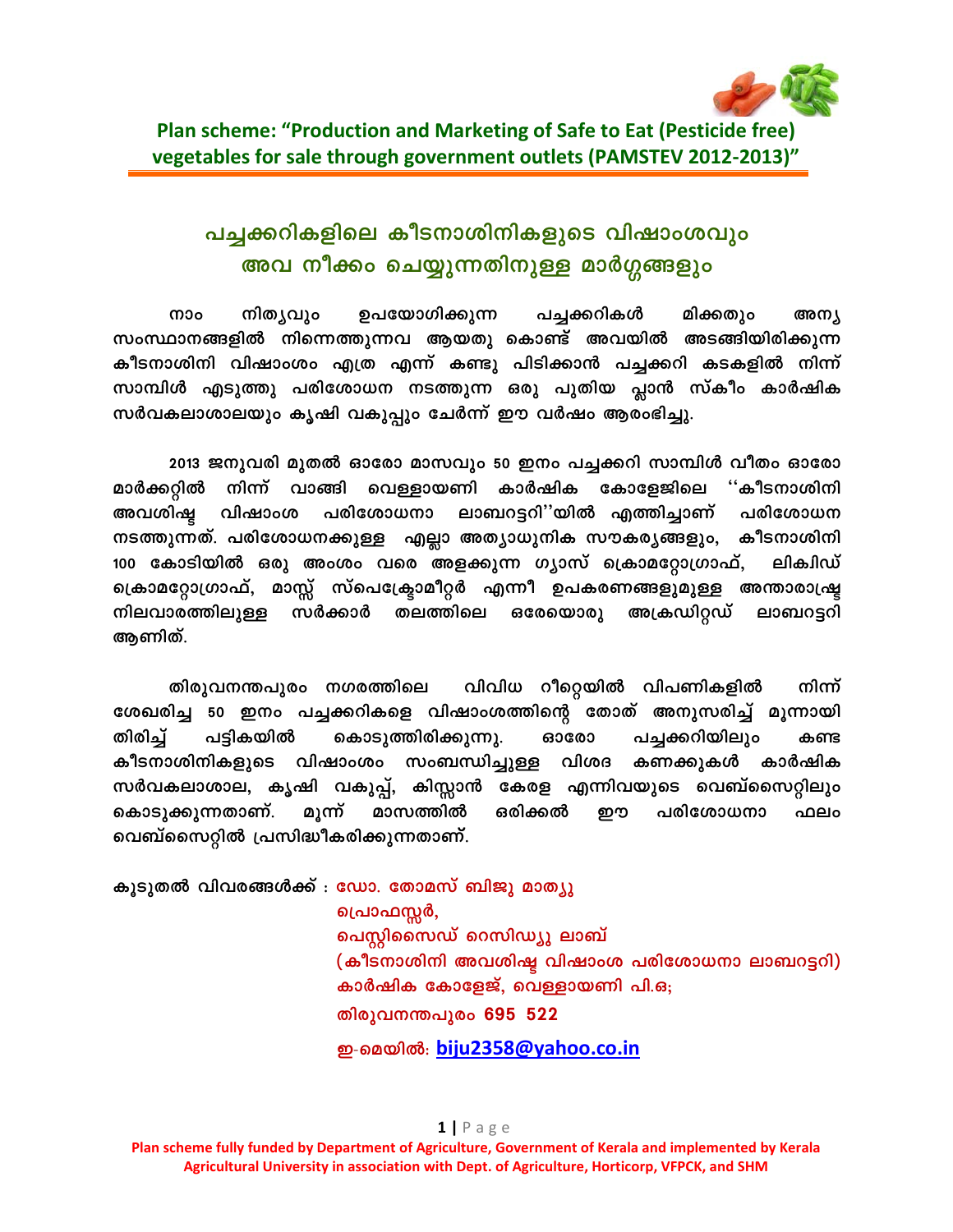

Plan scheme: "Production and Marketing of Safe to Eat (Pesticide free) vegetables for sale through government outlets (PAMSTEV 2012-2013)"

# പച്ചക്കറികളെ വിഷാംശത്തിന്റെ തോത്<br>അനുസരിച്ച് മൂന്നായി തിരിച്ച പട്ടിക

| അപകടകരമായ          | വിഷാംശം കുറവ്  | തീർത്തും                  |
|--------------------|----------------|---------------------------|
| തോതിൽ വിഷാംശം      | <u>ഉള്ള</u> ത് | വിഷരം റിതം                |
| <b>കണ്ടത്</b>      |                |                           |
| കോളിഷ്ളവർ          | ബീറ്റ് റൂട്ട്  | പടവലം                     |
| കാബേജ് (വെളള)      | കത്തിരി        | പാവക്ക                    |
| കാബേജ് (വയലെറ്റ്)  | കാരറ്റ്        | വെള്ളരി                   |
| <u>പയർ</u>         | വെളുത്തുള്ളി   | മാങ്ങ                     |
| ചുവപ്പ് ചീര        |                | <b>സലാ</b> ഡ് വെളളരി      |
| ചുവന്നുള്ളി        |                | മരച്ചീനി                  |
| നെല്ലിക്ക          |                | ചേമ്പ്                    |
| പച്ചമുളക്          |                | അമരക്ക                    |
| മല്ലിയില           |                | ബീൻസ്                     |
| കറിവേഷില           |                | ஊவி                       |
| മുരിങ്ങക്ക         |                | സവാള                      |
| തക്കാളി            |                | <b>സാമ്പാർ മുളക്</b>      |
| കാപ്സിക്കം (മഞ്ഞ)  |                | വഴുതന                     |
| കാപ്സിക്കം (ചുവഷ്) |                | ചേന                       |
| പുതിന ഇല           |                | <mark>ഉരുളകിഴങ്</mark> ങ് |
| കോവക്ക             |                | കറിക്കായ്                 |
| വെണ്ടക്ക           |                | കാപ്സിക്കം (പച്ച)         |
|                    |                | പീച്ചങ്ങ                  |
|                    |                | ചൊരയ്ക്ക                  |
|                    |                | ചൗചൗ                      |
|                    |                | റായിഷ് (വെളള)             |
|                    |                | ചേമ്പ്                    |
|                    |                | ഏത്തക്ക                   |
|                    |                | കുമ്പളം                   |
|                    |                | മത്തൻ                     |
|                    |                | കൈതച്ചക്ക                 |
|                    |                | തണ്ണിമത്തൻ                |
|                    |                | (കിരൺ- കടും പച്ച)         |
|                    |                | തണ്ണിമത്തൻ                |
|                    |                | (ഇളം പച്ച)                |
|                    |                | ശ്രീൻ പീസ്                |

Plan scheme fully funded by Department of Agriculture, Government of Kerala and implemented by Kerala Agricultural University in association with Dept. of Agriculture, Horticorp, VFPCK, and SHM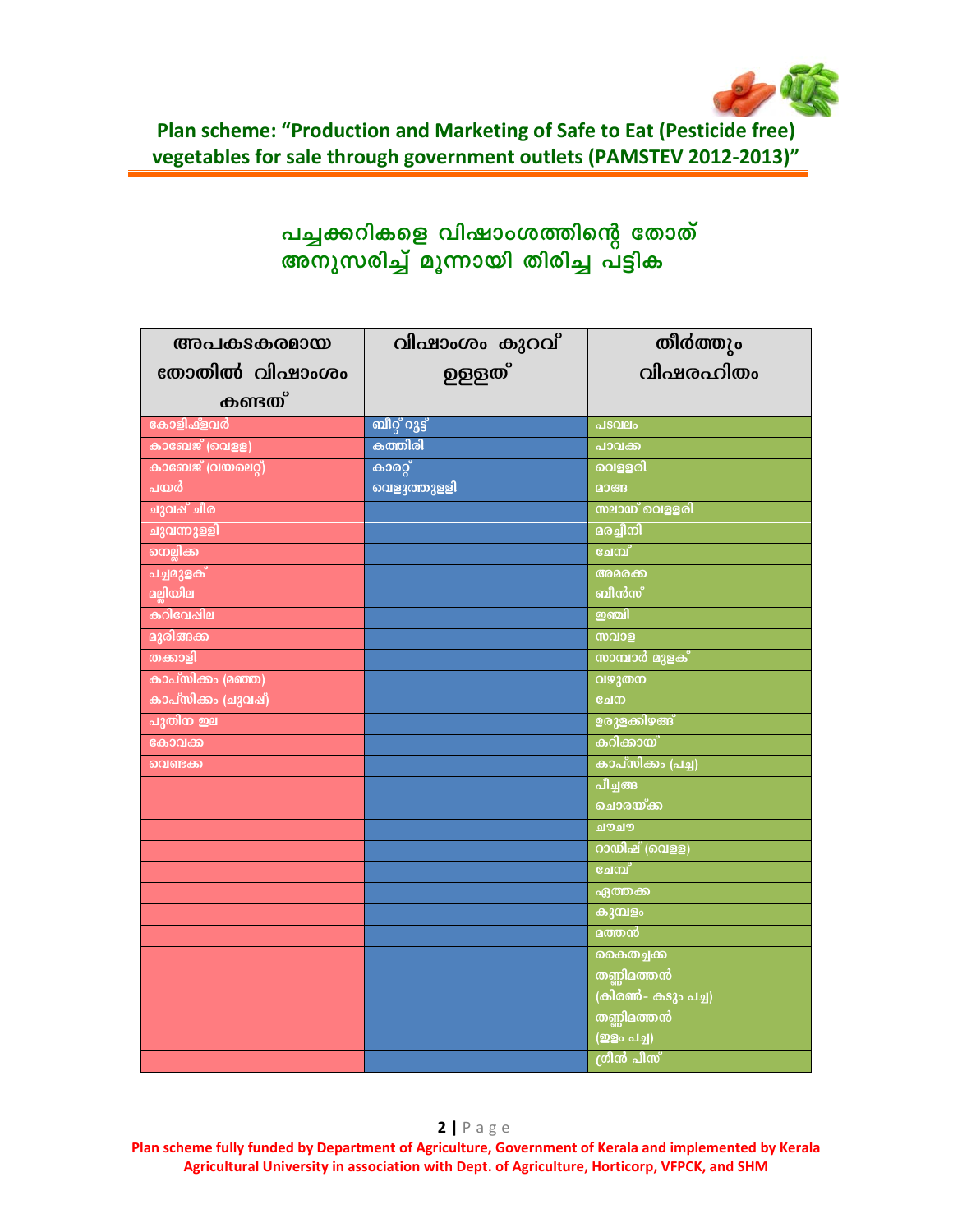

#### Plan scheme: "Production and Marketing of Safe to Eat (Pesticide free) vegetables for sale through government outlets (PAMSTEV 2012-2013)"

## അപകടകരമായ തോതിൽ വിഷാംശം കണ്ട പച്ചക്കറികളിൽ നിന്ന് വിഷം എങ്ങനെ നീക്കം ചെയ്യാം?

| കോളി ഫ്ളവർ            | അടിയിലെ ഇലയും<br>വേർപെടുത്തിയ<br>തണ്ടും<br>ശേഷം                                     |
|-----------------------|-------------------------------------------------------------------------------------|
|                       | കോളിഫ്ളവറിന്റെ<br>ഇതളുകൾ<br>ഓരോന്നായി<br>മുറിച്ച്                                   |
|                       | അടർത്തിയെടുക്കുക. വിനാഗിരി ലായനിയിലോ<br>(20 മില്ലി ഒരു                              |
|                       | ലിറ്റർ വെള്ളത്തിൽ) ഉപ്പ് ലായനിയിലോ (20 ഗ്രാം ഒരു ലിറ്റർ                             |
|                       | വെള്ളത്തിൽ) പത്ത് മിനിറ്റ് മുക്കി വെച്ച ശേഷം വെള്ളത്തിൽ പല                          |
|                       | ആവർത്തി കഴുകുക. സുഷിരങ്ങൾ ഉള്ള പാത്രത്തിൽ വെച്ച്                                    |
|                       | വെള്ളം വാർന്ന് പോയ ശേഷം പ്ലാസ്റ്റിക് കണ്ടേയ്നറിൽ അടച്ച്                             |
|                       | ഫ്രിഡ്ജിൽ സൂക്ഷിക്കുക.                                                              |
|                       |                                                                                     |
| <u>കാബേജ് (വെള്ള)</u> | കാബേജിന്റെ (വെള്ള, വയലെറ്റ്) ഏറ്റവും പുറമേയുള്ള മൂന്നോ                              |
|                       | നാലോ ഇതളുകൾ അടർത്തിക്കളഞ്ഞ ശേഷം വെള്ളത്തിൽ പല                                       |
|                       | ആവർത്തി കഴുകുക. കോട്ടൺ തുണി ഉപയോഗിച്ച് വെള്ളം<br>തുടച്ചിട്ട് ഫ്രിഡ്ജിൽ സൂക്ഷിക്കുക. |
|                       |                                                                                     |
|                       |                                                                                     |
| (വയലെറ്റ്)            |                                                                                     |
|                       |                                                                                     |
| മല്ലിയില              | മല്ലിത്തണ്ടിന്റെ ചുവടുഭാഗം വേരോടെ മുറിച്ചുകളഞ്ഞശേഷം                                 |
|                       | റ്റിഷ്യൂ പേപ്പറിലോ ഇഴയകന്ന കോട്ടൺ തുണിയിലോ പൊതിഞ്ഞ്                                 |
|                       | പ്ലാസ്റ്റിക് കണ്ടേയ്നറിൽ അടച്ച് ഫ്രിഡ്ജിൽ സൂക്ഷിക്കുക.                              |
|                       | ഉപയോഗത്തിനു തൊട്ടുമുൻപ് വിനാഗിരി ലായനിയിലോ (20 മില്ലി                               |
|                       | ഒരു ലിറ്റർ വെള്ളത്തിൽ) ഉപ്പ് ലായനിയിലോ (20 ഗ്രാം ഒരു ലിറ്റർ                         |
|                       | വെള്ളത്തിൽ) പത്ത് മിനിറ്റ് മുക്കിവെച്ച ശേഷം വെള്ളത്തിൽ പല<br>ആവർത്തി കഴുകുക.        |
|                       |                                                                                     |
|                       |                                                                                     |
|                       |                                                                                     |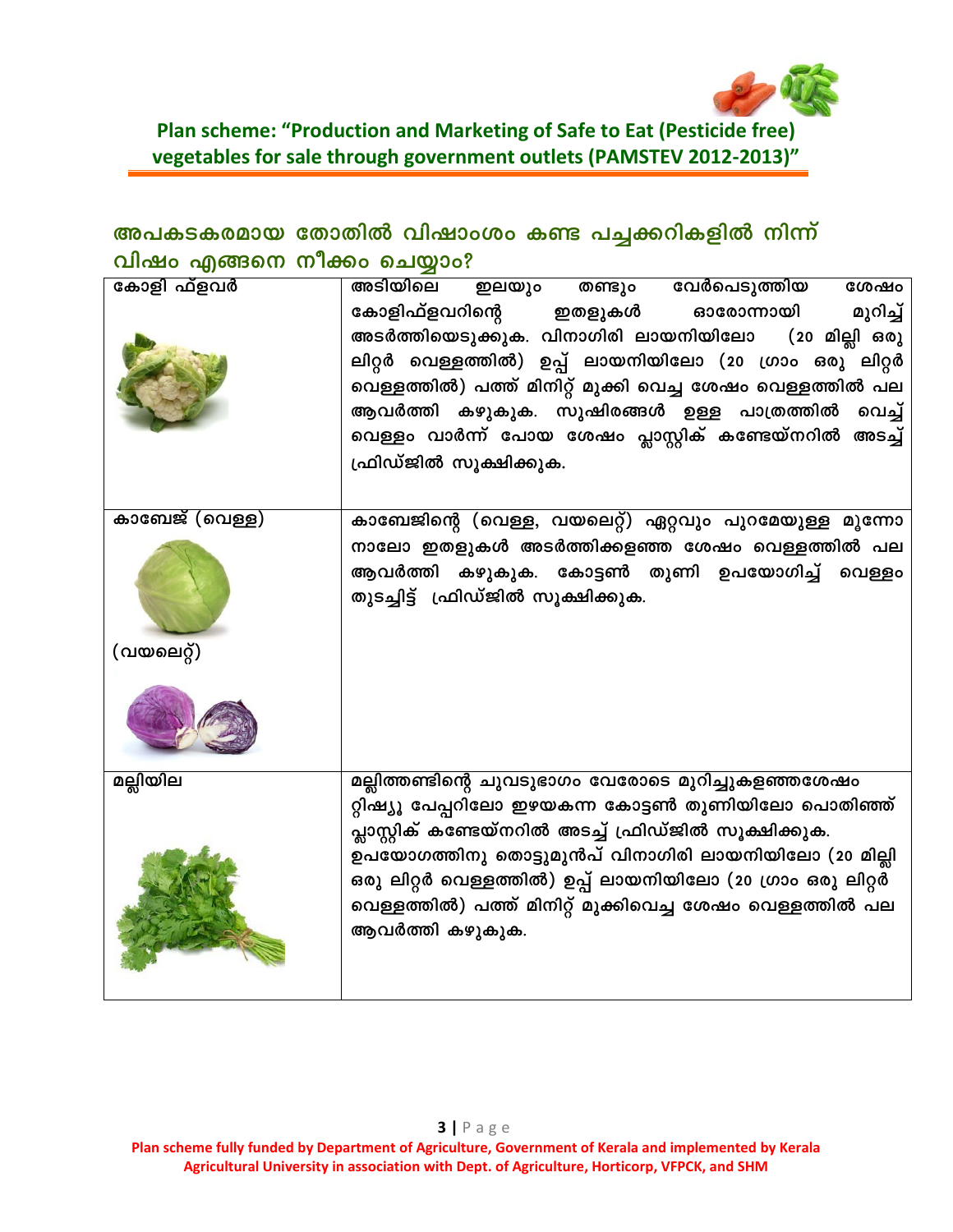

#### **Plan scheme: "Production and Marketing of Safe to Eat (Pesticide free) vegetables for sale through government outlets (PAMSTEV 2012-2013)"**



**Plan scheme fully funded by Department of Agriculture, Government of Kerala and implemented by Kerala Agricultural University in association with Dept. of Agriculture, Horticorp, VFPCK, and SHM**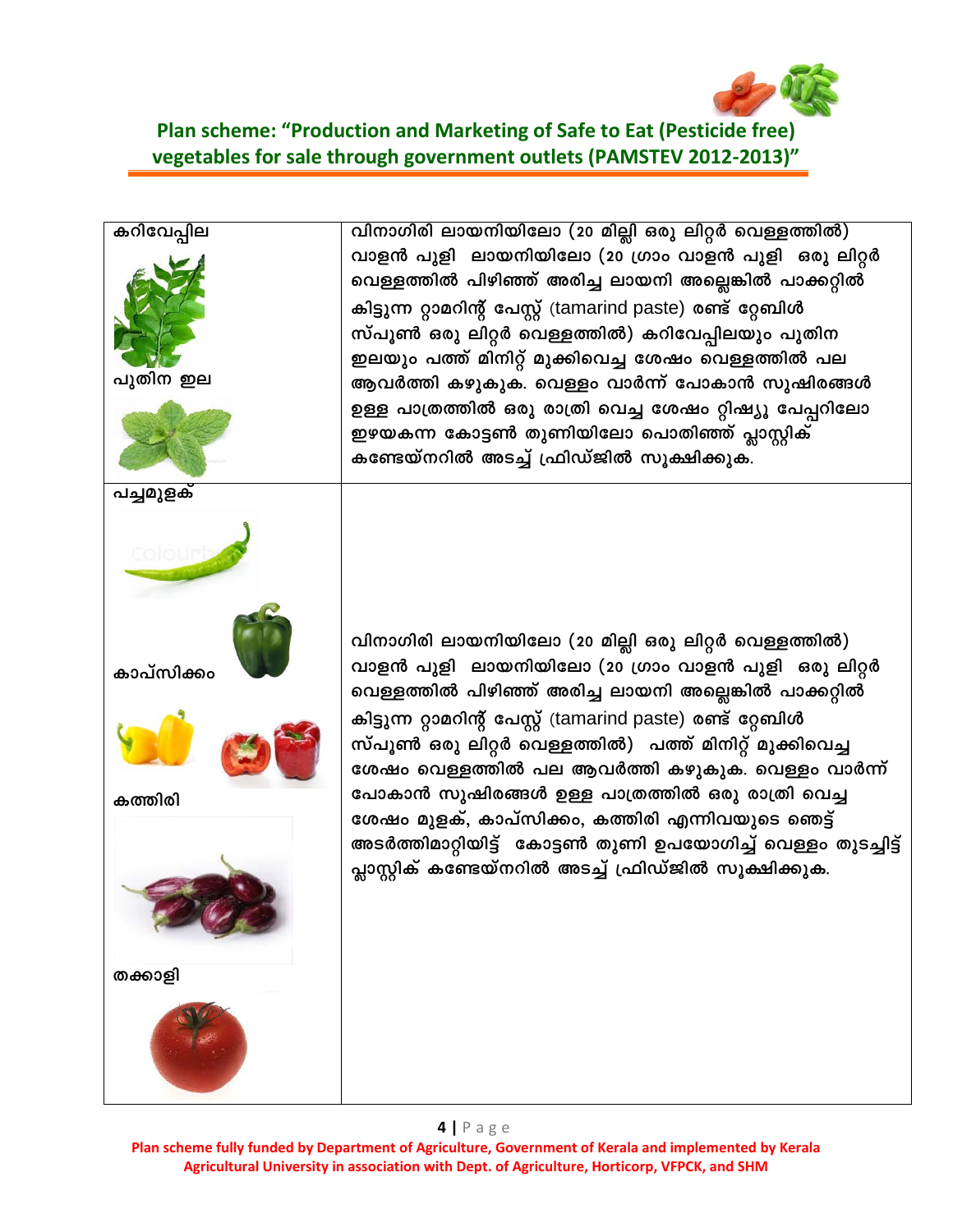

### **Plan scheme: "Production and Marketing of Safe to Eat (Pesticide free) vegetables for sale through government outlets (PAMSTEV 2012-2013)"**

| പയർ<br>പടവലം                    | വളരെ മൃദുവായ സ്ക്രബ് പാഡ് ഉപയോഗിച്ച് സൂക്ഷിച്ച് ഉരസി<br>കഴുകുക. വിനാഗിരി ലായനിയിലോ (20 മില്ലി ഒരു ലിറ്റർ<br>വെള്ളത്തിൽ) വാളൻ പുളി ലായനിയിലോ (20 ഗ്രാം വാളൻ<br>പുളി ഒരു ലിറ്റർ വെള്ളത്തിൽ പിഴിഞ്ഞ് അരിച്ച ലായനി<br>അല്ലെങ്കിൽ പാക്കറ്റിൽ കിട്ടുന്ന റ്റാമറിന്റ് പേസ്റ്റ് (tamarind paste)<br>രണ്ട് റ്റേബിൾ സ്പൂൺ ഒരു ലിറ്റർ വെള്ളത്തിൽ) പത്ത് മിനിറ്റ്<br>മുക്കിവെച്ച ശേഷം വെള്ളത്തിൽ പല ആവർത്തി കഴുകുക.<br>കോട്ടൺ തുണി ഉപയോഗിച്ച് വെള്ളം തുടച്ചിട്ട് ഫ്രിഡ്ജിൽ<br>സൂക്ഷിക്കുക.             |
|---------------------------------|-------------------------------------------------------------------------------------------------------------------------------------------------------------------------------------------------------------------------------------------------------------------------------------------------------------------------------------------------------------------------------------------------------------------------------------------------------------------------------------------|
| ചുവപ്പ് ചീര<br>പച്ച (വെള്ള) ചീര | തണ്ടിന്റെ ചുവടുഭാഗം വേരോടെ മുറിച്ചുകളഞ്ഞശേഷം<br>വിനാഗിരി ലായനിയിലോ (20 മില്ലി ഒരു ലിറ്റർ വെള്ളത്തിൽ)<br>വാളൻ പുളി  ലായനിയിലോ (20 ഗ്രാം വാളൻ പുളി  ഒരു ലിറ്റർ<br>വെള്ളത്തിൽ പിഴിഞ്ഞ് അരിച്ച ലായനി അല്ല <mark>െങ്കി</mark> ൽ പാക്കറ്റിൽ<br>കിട്ടുന്ന റ്റാമറിന്റ് പേസ്റ്റ് (tamarind paste) രണ്ട് റ്റേബിൾ<br>സ്പൂൺ ഒരു ലിറ്റർ വെള്ളത്തിൽ കലക്കി) ചീര പത്ത് മിനിറ്റ്<br>മുക്കിവെച്ച ശേഷം വെള്ളത്തിൽ പല ആവർത്തി കഴുകുക.<br>കോട്ടൺ തുണി ഉപയോഗിച്ച് വെള്ളം തുടച്ചിട്ട് ഫ്രിഡ്ജിൽ<br>സൂക്ഷിക്കുക. |
| പാവക്ക<br>വെണ്ടക്ക              | തുണി കഴുകുന്ന ബ്രഷ് ഉപയോഗിച്ച് മൃദുവായി ഉരസി<br>വെള്ളത്തിൽ പല ആവർത്തി കഴുകുക. വിനാഗിരി ലായനിയിലോ<br>(20 മില്ലി ഒരു ലിറ്റർ വെള്ളത്തിൽ) വാളൻ പുളി  ലായനിയിലോ<br>(20 ഗ്രാം വാളൻ പുളി  ഒരു ലിറ്റർ വെള്ളത്തിൽ പിഴിഞ്ഞ് അരിച്ച<br>ലായനി അല്ലെങ്കിൽ പാക്കറ്റിൽ കിട്ടുന്ന റ്റാമറിന്റ് പേസ്റ്റ് ( tamarind<br>paste) രണ്ട് റ്റേബിൾ സ്പൂൺ ഒരു ലിറ്റർ വെള്ളത്തിൽ)<br>പാവക്കയും വെണ്ടക്കയും പത്ത് മിനിറ്റ് മുക്കിവെച്ച ശേഷം<br>കോട്ടൺ തുണി ഉപയോഗിച്ച് വെള്ളം തുടച്ചിട്ട് ഫ്രിഡ്ജിൽ<br>സൂക്ഷിക്കുക.    |

#### **5 |** Page

**Plan scheme fully funded by Department of Agriculture, Government of Kerala and implemented by Kerala Agricultural University in association with Dept. of Agriculture, Horticorp, VFPCK, and SHM**